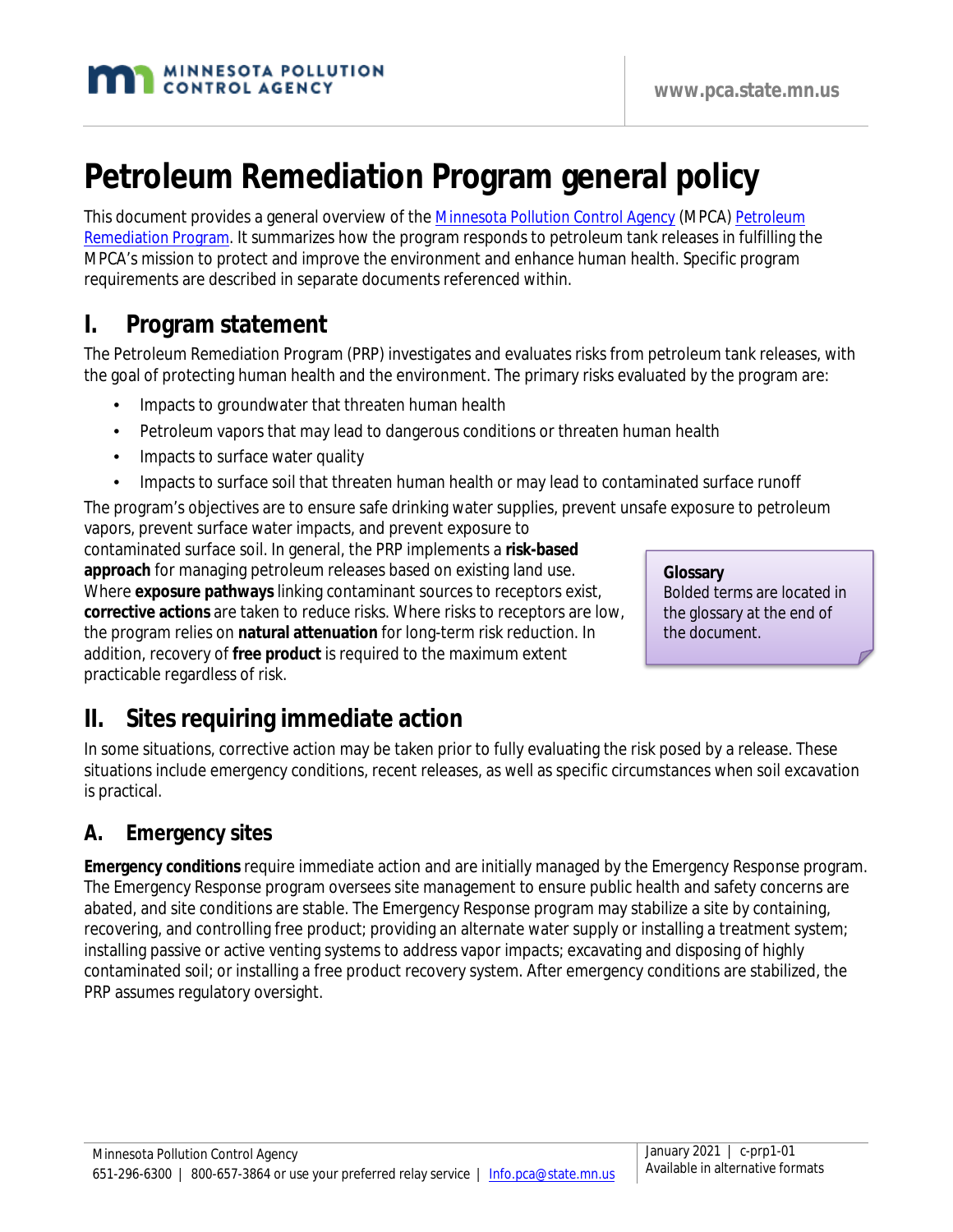## **B. Recent releases**

A recent release is defined as a release that has occurred within the past 90 days. A recent release requires immediate action to stop contamination from spreading. Fast and effective response minimizes environmental and human impact and overall cost for investigation and cleanup.

## **C. Soil excavation**

Soil excavation may occur before a site investigation is completed in the following circumstances:

- 1. When a release can be addressed solely by the removal of a small amount of contaminated soil, thereby avoiding a costlier site investigation.
- 2. During new tank installation to avoid placing contaminated soil in contact with new tanks and piping.
- 3. To remove highly contaminated soil while it is easily accessible at the time of tank removal or installation.
- 4. As a response to a recent release or an emergency condition.

## **III. Site investigation**

A **site investigation** has three components: completing a risk evaluation, developing a **conceptual site model**, and making a **site management decision**.

**Basis for the site investigation**

The PRP's risk-based approach is based on a general model of petroleum behavior in the environment, which can be found in [ASTM](http://www.astm.org/Standards/E2531.htm)  E2531 *[Standard Guide for Development of](http://www.astm.org/Standards/E2531.htm)  [Conceptual Site Models and Remediation](http://www.astm.org/Standards/E2531.htm)  [Strategies for Light Nonaqueous-PhaseLiquids](http://www.astm.org/Standards/E2531.htm)  [Released to the Subsurface](http://www.astm.org/Standards/E2531.htm)*. If a release does not behave according to the general model, then the investigation may deviate from the standard investigation requirements.

## **A. Risk evaluation**

The risk evaluation involves identifying receptors and completing a subsurface investigation. The following receptors are evaluated to determine the potential for or existence of a completed exposure pathway:

- Water supply wells
- Vapor receptors such as basements and other habitable structures
- Utility lines
- Surface waters such as lakes, rivers, and wetlands
- Surface soil

The subsurface investigation must determine the extent and magnitude of contamination and assess the current site conditions. If the risks are low, no further investigation may be necessary. In some cases, however, additional investigation may be necessary to determine contaminant trends over time and to further assess the need for corrective action.

## **B. Conceptual site model**

A conceptual site model (CSM) of the release is developed as part of the site investigation. The CSM is the basis for evaluating site-specific exposure pathways and provides justification for the site management decision. The CSM answers: where is the contamination, how is it behaving, and what is or might be impacted by it.

### **C. Site management decision**

Following development of the CSM, a site management decision is made. The decision may be to complete a corrective action, complete additional investigation or monitoring, or close the site. Site management decisions are based on the rationale listed below.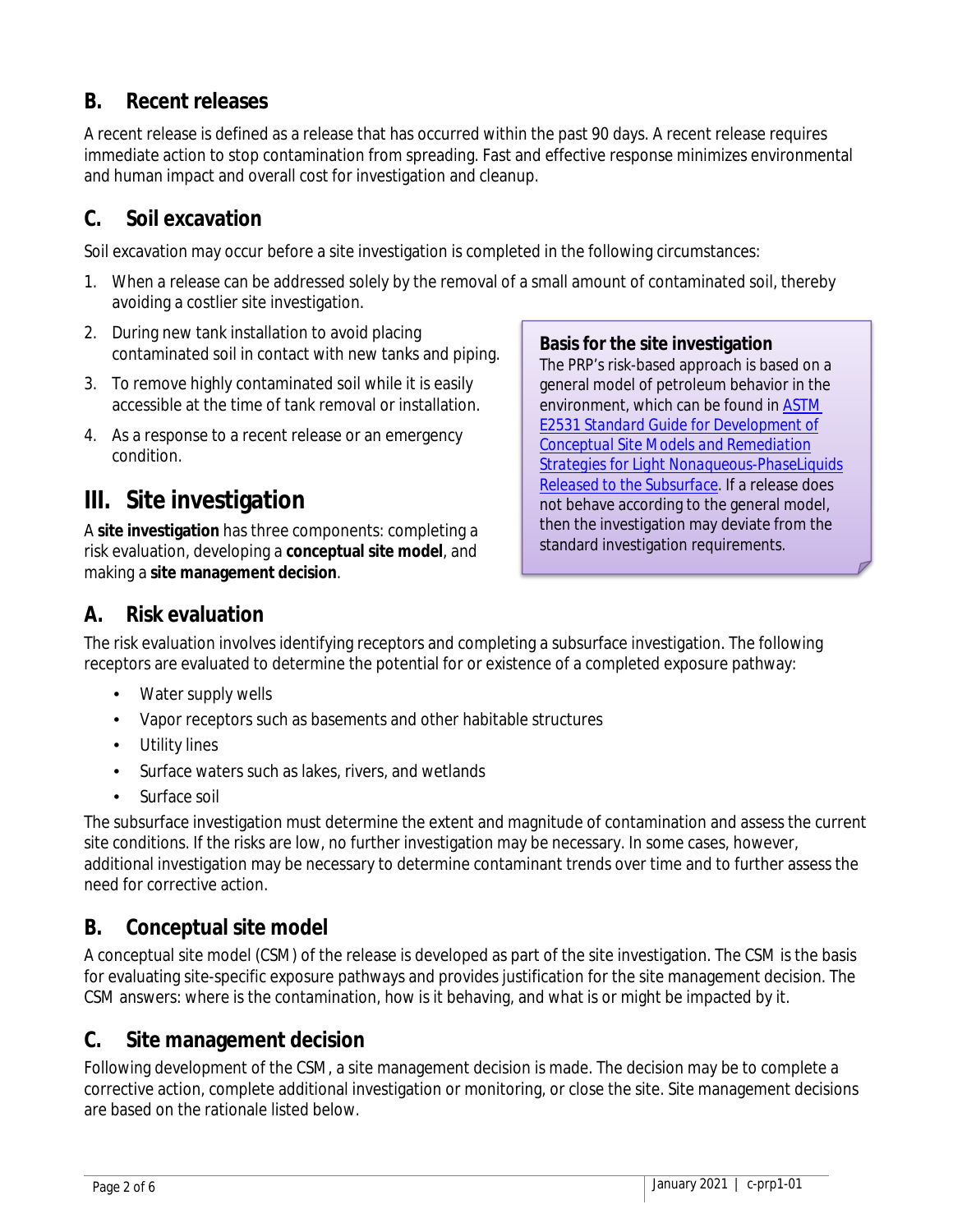#### **1. Water supply impacts**

#### **a. Drinking water supply well impacts**

Impact to a drinking water supply well above a **drinking water standard**, or conditions that indicate an impact above a drinking water standard is imminent, is considered a high risk. Corrective action alternatives may include well replacement, connection to a municipal water supply, and **remediation** of the contaminant **source**.

#### **b. Water supply line impacts**

Petroleum can degrade plastic piping and rubber gaskets used in water distribution systems. Impacts to a water supply above a drinking water standard due to permeation, or conditions that indicate an impact above a standard is imminent, is considered a high risk. Corrective action typically involves relocating an impacted line outside of the contaminated area or replacing it with petroleum-resistant materials.

#### **c. Nondrinking water supply well impacts**

Impact to a nondrinking water supply well, such as an industrial or agricultural well, above a **beneficial use level** is considered a high risk. Beneficial use levels are based on actual water usage and the necessary quality to maintain those uses. Water quality determination and corrective actions, if necessary, are made on a site-specific basis.

#### **d. Sensitive aquifer impacts**

Impact to a sensitive **aquifer** above a drinking water standard may be considered a high risk. Corrective action typically will focus on remediation of the contaminant source when technically feasible.

#### **2. Vapor impacts**

#### **a. Explosive vapors**

Actual or potential for explosive vapor accumulation in structures or utilities is considered a high risk. The corrective action goal is to prevent unsafe vapor concentrations by eliminating or interrupting the exposure pathway. Examples are repair or replacement of damaged sewer lines that allow inflow of free product or contaminated water, or the installation of vapor mitigation systems. Remediation of the vapor source to a level sufficient to prevent unsafe vapor concentrations may also be necessary.

#### **b. Chronic vapor exposure**

Petroleum vapor impacts to a habitable structure above a vapor **intrusion screening value** (ISV), or conditions that indicate impacts above an ISV are imminent, is considered a high risk. Corrective action alternatives include remediation of the vapor source and sub-slab depressurization.

#### **3. Surface water impacts**

Surface water impacts are evaluated based upon contamination migrating to a surface water feature. A high risk is present when contamination is discharging to a surface water feature above a surface water standard. Although pathway interruption (e.g., interceptor trench) may be necessary in order to immediately address an emergency situation, corrective action will primarily focus on remediation of the contaminant source to reduce long-term risks.

#### **4. Surface soil impacts**

When contaminated surface soil is present and not covered by an impervious surface, the risk is considered high for human exposure or surface runoff. The preferred corrective action is excavation and treatment of the contaminated surface soil and backfilling with clean fill; however, other site-specific remedies such as capping the site may be considered in some cases.

#### **5. Free product recovery**

Free product must be recovered to the maximum extent practicable before site closure is considered. Extent practicable requirements include a reduction in free product through sustained recovery efforts and postrecovery assessment of site conditions.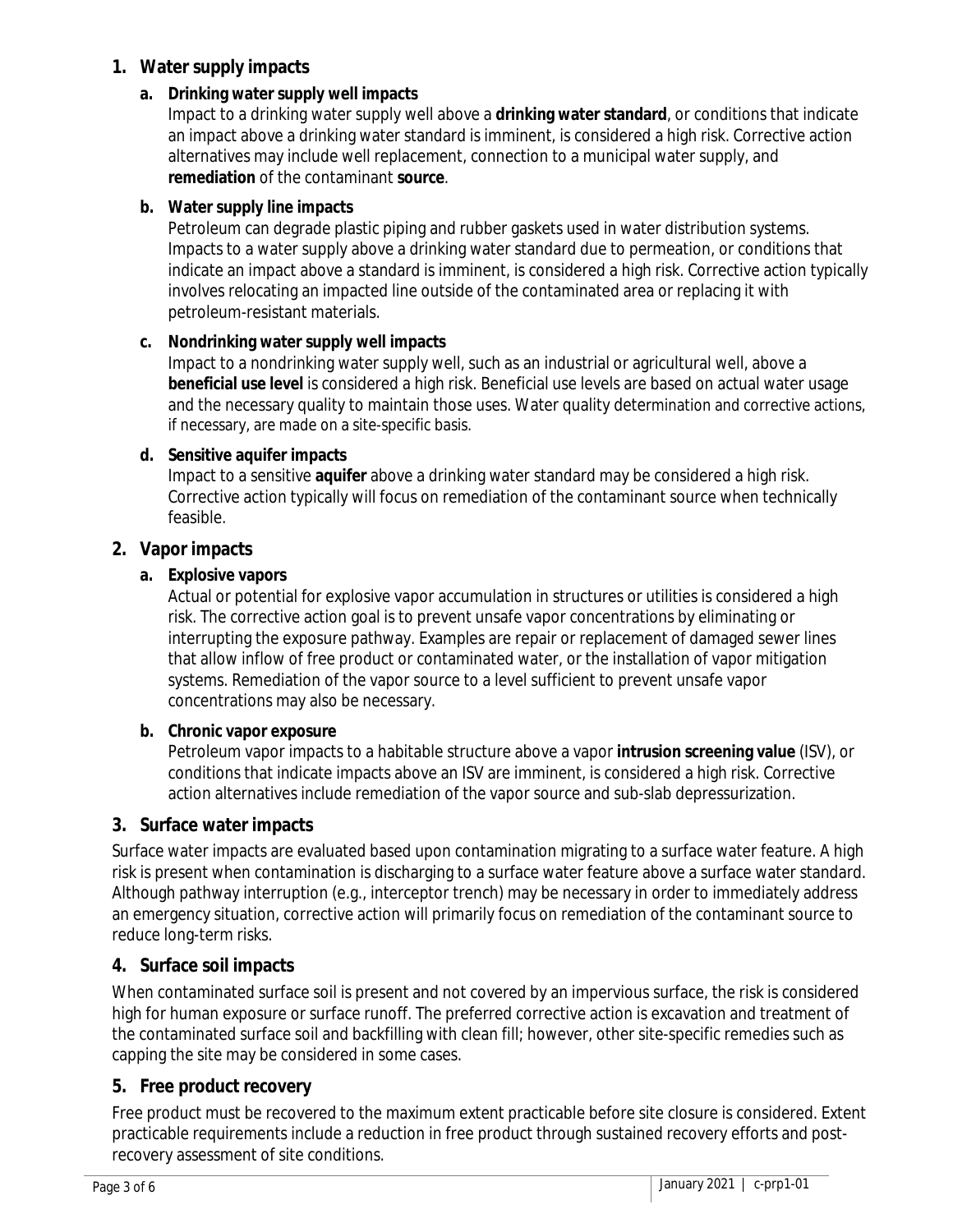### **6. Plume stability**

When aquifers are impacted above program-specific action levels, monitoring well installation is required to monitor the groundwater contaminant plume over time to assess plume stability. A stable plume is a condition of site closure. Corrective action may be warranted for an expanding plume.

### **7. Site closure**

Site closure means that further investigation, monitoring, or corrective action is not necessary to protect receptors, even though some petroleum contamination may remain. Sites are eligible for closure when:

- Proper treatment of excavated soil is completed and documented
- Free product (if present) has been recovered to the maximum extent practicable t.
- The groundwater plume is demonstrably stable
- The corrective action goals have been met

Site closure also means that the PRP's regulatory oversight of the petroleum tank release ends, unless new information arises that requires reopening the site. If a person subsequently uncovers or disturbs contamination at a closed site, such as during property development, that person is legally responsible to properly manage it even if that person is not the party originally responsible for the release.

## **IV. Petrofund**

The Minnesota Legislature established the Petroleum Tank Release Cleanup Fund (Petrofund) to reimburse eligible applicants up to 90% of reasonable and necessary costs they incur in responding to a petroleum tank release. The Petrofund has published maximum cost guidelines to assist applicants in determining which costs qualify as reasonable, and the MPCA determines what work is necessary to protect human health and the environment. Eligible applicants include responsible parties (RPs) as well as non-RPs that hold legal or equitable title to the property where the release occurred. Besides determining what work is necessary, the MPCA plays a role in the reimbursement process by reviewing an applicant's compliance with statutory requirements, which include 1) providing notice of the release, 2) fully cooperating with the MPCA in responding to the release, and 3) complying with regulations applicable to their tank(s).

The Petrofund program is governed by Minn. Stat. § 115C and Minn. R. 2890, and is administered by the Minnesota Department of Commerce. Application forms and guides, program contacts, and other information about the Petrofund can be found at [http://mn.gov/commerce/industries/fuel/petrofund/.](http://mn.gov/commerce/industries/fuel/petrofund/)

## **V. Property development**

MPCA oversight of development and other voluntary actions in response to contamination is provided by the [Brownfield Program,](https://www.pca.state.mn.us/waste/brownfields) a fee-for-service program. The Brownfield Program offers technical assistance and liability assurance to facilitate voluntary investigation and development of petroleum-contaminated property. Brownfield-related costs are not eligible for Petrofund reimbursement.

## **VI. Statutory authority**

Regulations governing the authority of the Petroleum Remediation Program are: Minn. Stat. § 116, Pollution Control Agency; Minn. Stat. § 115, Water Pollution Control; Sanitary Districts; Minn. Stat. § 103H, Groundwater Protection; Minn. Stat. § 115C, Petroleum Tank Release Cleanup; Minn. R. 7060, Underground Waters; Minn. R. 7050, Waters of the State; Minn. R. 7105, Underground Storage Tanks; Training; Minn. R. 7150, Underground Storage Tanks; Program; Minn. R. 7151, Aboveground Storage of Liquid Substances; Minn. R. 7037, Petroleum Contaminated Soil Management; and Minn. R. 2890, Petroleum Tank Releases.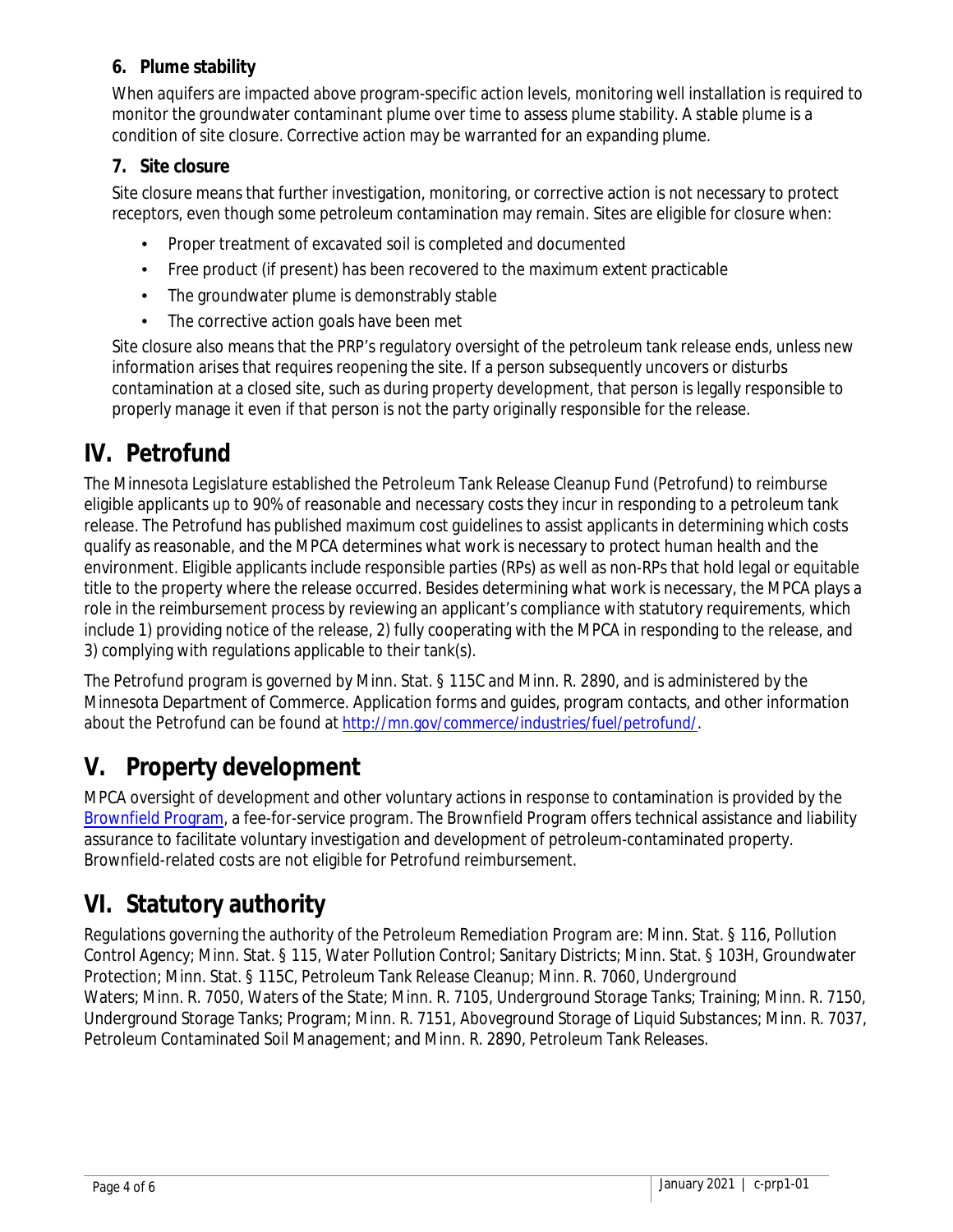## **VII. Additional resources**

### **Site requiring immediate action**

[Recent releases at petroleum tank sites](https://www.pca.state.mn.us/sites/default/files/c-prp2-04.pdf) [Light non-aqueous phase liquid management strategy](https://www.pca.state.mn.us/sites/default/files/c-prp2-02.pdf) [Excavation of petroleum-contaminated soil and tank removal sampling](https://www.pca.state.mn.us/sites/default/files/c-prp3-01.pdf)

### **Site investigation**

Soil and groundwater assessments [performed during site investigations](https://www.pca.state.mn.us/sites/default/files/c-prp4-01.pdf) [Vapor intrusion assessments performed during site investigations](https://www.pca.state.mn.us/sites/default/files/c-prp4-01a.pdf) [Risk evaluation and site management decision at petroleum release sites](https://www.pca.state.mn.us/sites/default/files/c-prp4-02.pdf) [Light non-aqueous phase liquid management strategy](https://www.pca.state.mn.us/sites/default/files/c-prp2-02.pdf)

### **Corrective action**

[Corrective action design and implementation](https://www.pca.state.mn.us/sites/default/files/c-prp7-01.pdf)

### **Property development**

[Brownfield program services](https://www.pca.state.mn.us/sites/default/files/c-brwnfld4-01.pdf)

### **General references**

[Petroleum Remediation Program webpage](https://www.pca.state.mn.us/waste/petroleum-remediation-program) [Brownfield webpage](https://www.pca.state.mn.us/waste/brownfields) [MPCA Remediation Division cleanup guidance webpage](https://www.pca.state.mn.us/waste/cleanup-guidance) [Minnesota Department of Commerce Petrofund webpage](https://mn.gov/commerce/industries/fuel/petrofund/)

## **VIII. Glossary**

**Aquifer:** A hydrogeologic unit capable of producing groundwater to supply a well at a sustained yield of five gallons per minute, or one which is the only viable groundwater supply source in the area.

**Beneficial use level:** A level determined on a site-specific basis dependent on the actual usage of the groundwater and the necessary water quality level needed to maintain those uses.

**Conceptual site model:** A written and graphic representation of a release based on the risk evaluation completed during a site investigation.

**Corrective action:** Actions taken to eliminate a high risk. Actions may include interrupting a completed exposure pathway or cleaning up a release through a form of remediation.

**Drinking water standard:** Standards for drinking water contaminants established by the Minnesota Department of Health (Health Risk Limits, Health Based Values, Risk Assessment Advice) or the U.S. Environmental Protection Agency (Maximum Contaminant Levels).

**Emergency conditions:** Conditions that require an immediate response to eliminate an existing or immediate threat to a receptor.

**Exposure pathway:** The route contamination travels from source to receptor.

**Free product:** The original liquid petroleum product released to the environment.

**Intrusion screening value:** A value used for screening for inhalation risks to indoor air.

**Natural attenuation:** The demonstration that this intrinsic capacity will reduce the concentrations of contaminants before they pose unacceptable levels of risk to human health or the environment or exceed groundwater criteria at established points of regulatory compliance.